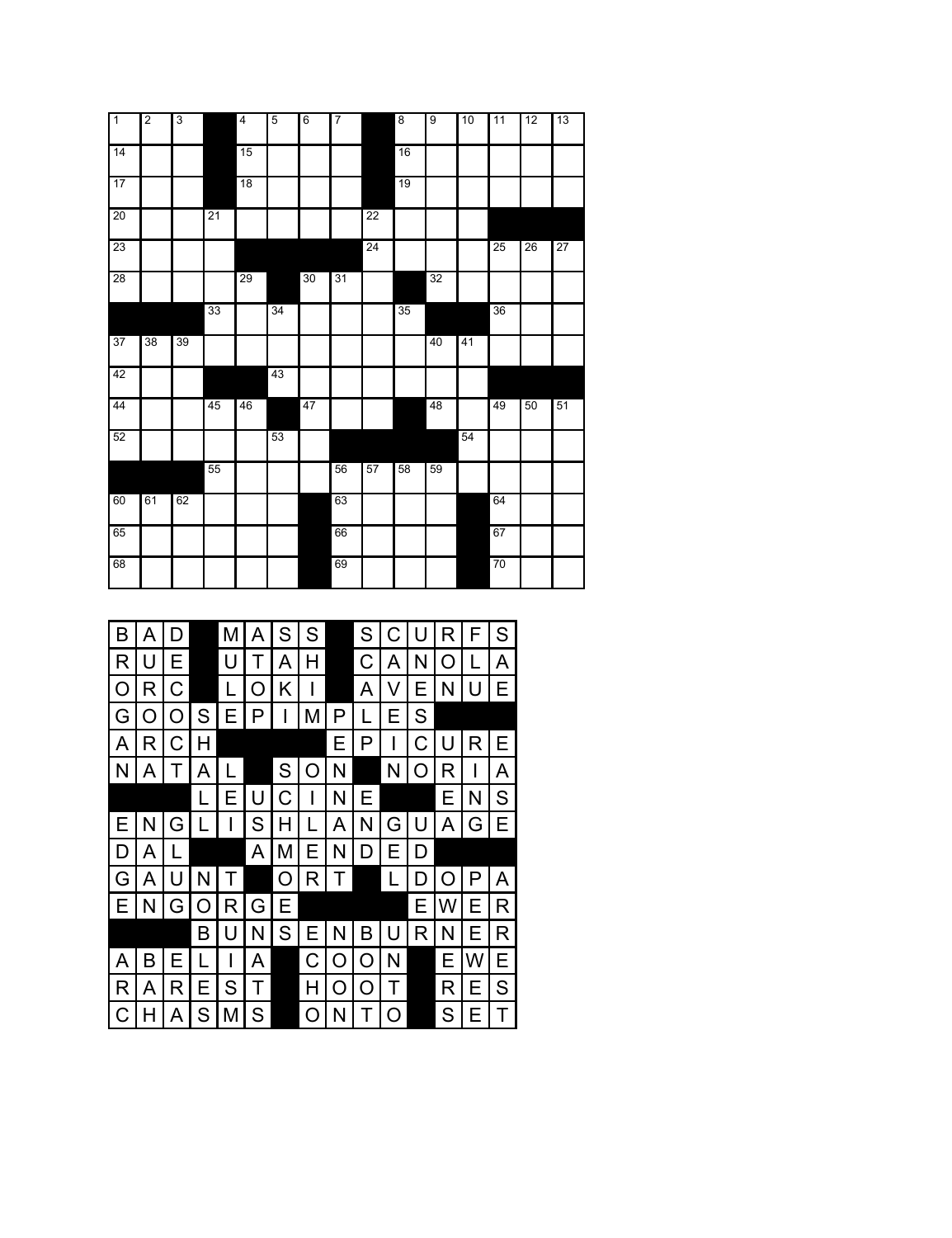## **Across**

- **1.** Good, in the 'hood
- **4.** Come together
- **8.** Thin skin scales
- **14.** Morgue, for one
- **15.** Its motto is "Industry"
- **16.** Kind of oil
- **17.** Mythical monster
- **18.** Evil Norse God
- **19.** Park, for one
- **20.** chill bumps
- **23.** Bow
- **24.** Person that appreciates good food
- **28.** Area of South Africa
- **30.** "My boy"
- **32.** water powered machine
- **33.** important anino acid
- **36.** "Star Trek" rank: Abbr.
- **37.** spoken in USA
- **42.** bean outer hull
- **43.** Fixed
- **44.** Scrawny
- **47.** Crumb
- **48.** human chemical
- **52.** Glut
- **54.** The America's Cup trophy, e.g.
- **55.** lab heating tool
- **60.** honeysuckle genus
- **63.** Masked critter
- **64.** "Concentration" pronoun
- **65.** Least cooked
- **66.** Catcall
- **67.** \_\_\_ gestae
- **68.** Divides
- **69.** "I'm \_\_\_ you!"

## **Down**

- **1.** Irish surname
- **2.** Dawn goddess
- **3.** boil it down
- **4.** Stubborn beast
- **5.** Above
- **6.** "The Open Window" writer
- **7.** Level
- **8.** Massage target
- **9.** Collapse
- **10.** UN agency
- **11.** Howard of "Happy Days"
- **12.** Bird \_\_\_
- **13.** Ed.'s request
- 21. "I return"
- **22.** three sided flag
- **25.** nitrogen extraction compound
- **26.** Cabal
- **27.** "\_\_\_ on Down the Road"
- **29.** "Fantasy Island" prop
- **30.** multiple Joe Blow
- **31.** Edmonton hockey player
- **34.** \_\_\_ Today
- **35.** Armageddon
- **37.** Halftime lead, e.g.
- **38.** Indian bread
- **39.** one swallow
- **40.** Come together
- **41.** Milk dispenser
- **45.** Court figures
- **46.** self-evident
- **49.** One side in baseball negotiations
- **50.** Little fellow
- **51.** Check
- **53.** No-see-ums